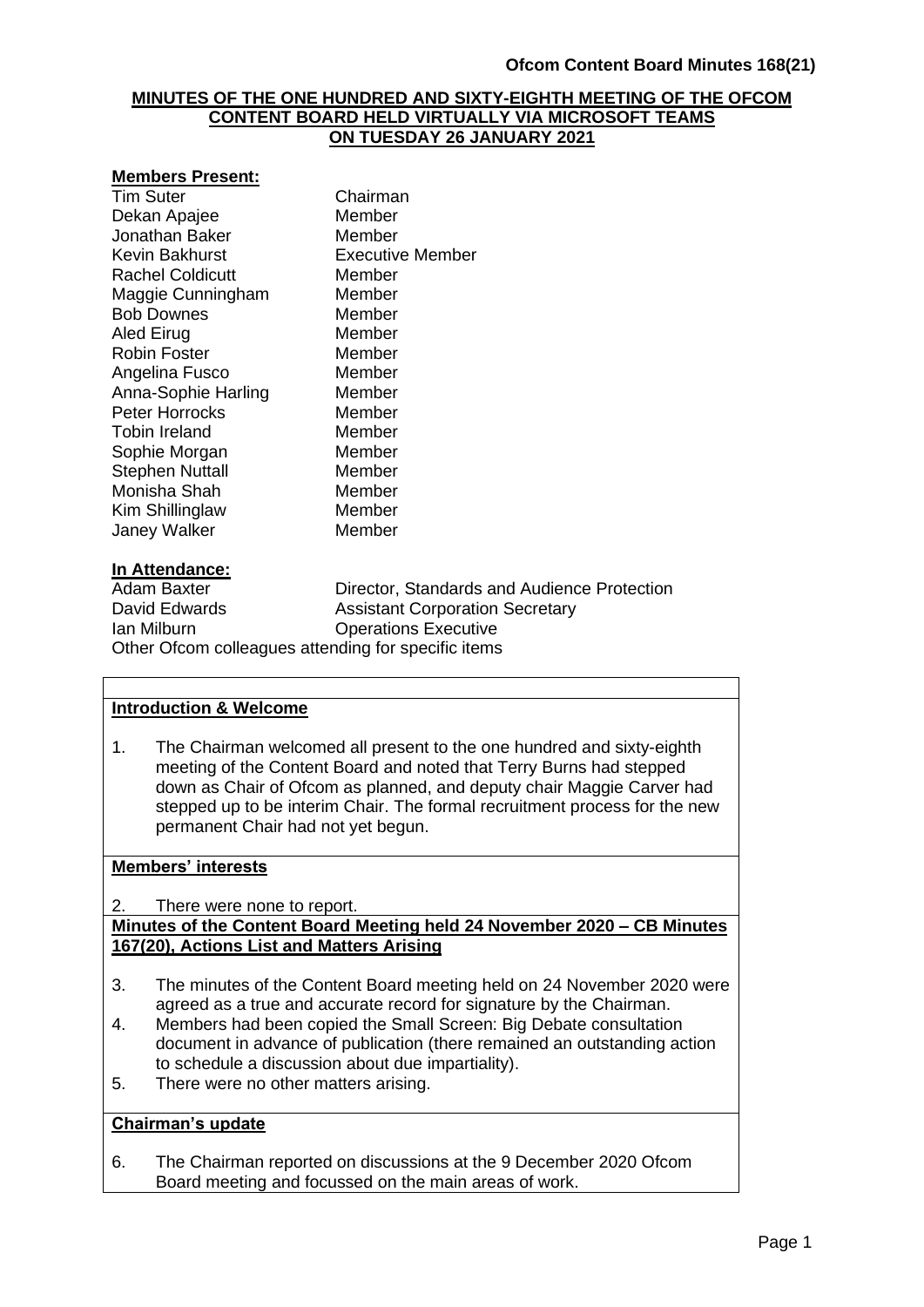7. At that meeting the Ofcom Board had noted a paper on key themes on broadcasting standards work emerging from work done by the Content Board for the period 1 April to mid November 2020.

### **Broadcast & Online Content Group Policy updates – CB 1(21)**

- 8. Members had received a paper providing an update on key policy and project areas in the Broadcast and Online Content Group.
- 9. Members were updated further and discussed a wide range of topics, including:
	- Online harms regulation; on 15 December the Government had published its full response to the Online Harms White Paper which confirmed Ofcom as the regulator responsible for overseeing the new online harms regime*;* DCMS had agreed funding for the first financial year, subject to final budget checks by HM Treasury.
	- Significant ongoing Ofcom streams of work were on organisational structure and on policy development with the Government..
	- The Chairman confirmed that in addition to the collective oversight given by the Content Board he had asked some members to form a sub-group to provide advice to the Executive.
	- A member raised the issue of boundaries in relation to Ofcom's role as online harms regulator, the work of the recently announced Digital Markets Unit at the Competition and Markets Authority and the Information Commissioner's Office. This would be discussed further at a future Content Board meeting.
	- In terms of wider and post-Brexit discussions about online harms, it was noted that Ofcom continued to meet with European institutions, it had met with the Broadcast Authority of Ireland in December. Ofcom met regularly with the French and German regulators and a yearly trilateral meeting would be retained. The Executive had also met the Office of the Australian Information Commissioner.
	- Video-Sharing Platform regulation; the Executive was working through notifications received from VSPs and responses to the consultation on draft notification and jurisdiction guidance. Recruitment to the VSP team would continue over the course of the year.
	- Diversity in broadcasting; Ofcom's first combined TV and radio report, along with three interactive tools, had been published on 25 November. Ofcom was planning a major cross-industry event and the Executive would bring details more fully outlining the plans to the Content Board in due course.
	- Access services; Ofcom continued to support the Government in drafting regulations to improve on-demand accessibility (expected later in 2021). It was noted that accessibility concerns extend into areas beyond the older, linear audience. A member asked whether Ofcom was looking at the overlap between data poverty and access and it was noted that this was an area of work in Ofcom.
	- Standards and Audience Protection; complaint volumes remained high and were driven by a range of factors, with a steady number about Coronavirus-related broadcast content.
	- Ofcom had imposed sanctions on the Birmingham based community station New Style Radio and on Loveworld, a religious TV service, both in breach of the Broadcasting Code in relation to potentially harmful claims about the pandemic. Given the seriousness of the breaches, the sanction panels would consider whether to impose further sanctions.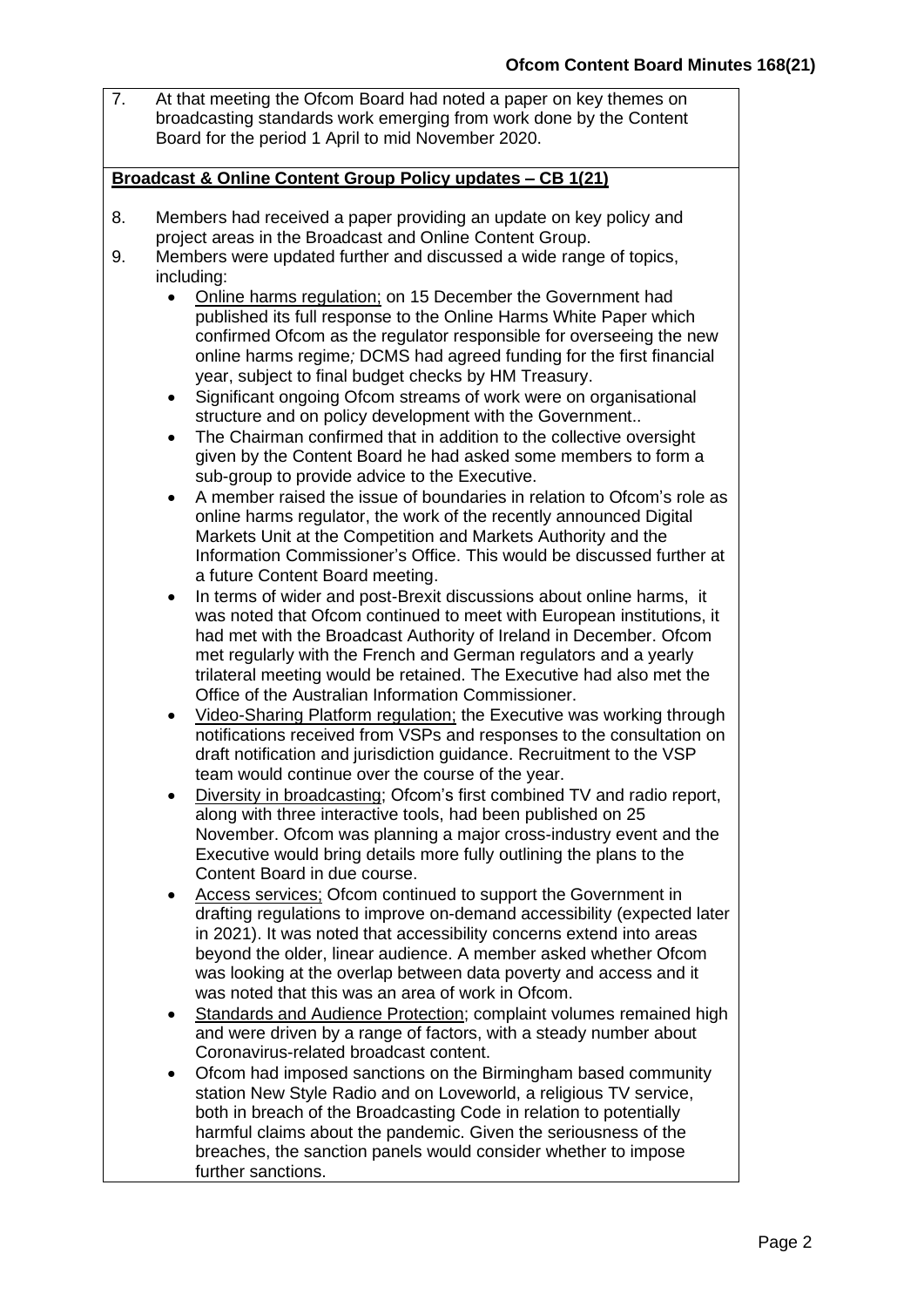- China Global Television Network (CGTN) enforcement activity was continuing.
- In relation to BBC standards complaints, assessment of a complaint was ongoing about use of the 'N-word' that had been repeated on the BBC News Channel; Ofcom was considering next steps in its assessment following complaints disagreeing with the BBC's 'resolved' finding concerning an edition of Newsnight; and had referred a complaint about the BBC's broadcasting of the First Minister of Scotland's daily Coronavirus update briefings to the BBC's Executive Complaints Unit, in line with "BBC First".
- Participation in programmes; a statement had been published on 18 December 2020. The project team would consult informally on the contents of guidance with key stakeholders and as part of that process the project team would seek input from the Content Board sub-group.
- A number of members had contributed to the word list that would form the basis of Ofcom research to understand current public attitudes towards offensive language broadcast on both television and radio.
- BBC work areas; Ofcom's work on BBC Sounds and the review of BBC Studios was ongoing, and a fuller update on Studios work was planned for the March Content Board meeting.
- Ofcom had published its third annual report on the BBC on 25 November 2020, alongside its diversity in broadcasting report. The Executive was working closely with the BBC on compliance with the Operating Licence and the challenges arising from Covid-19.
- At the end of 2020 the Executive had begun scoping work for its periodic review of the BBC, with a number of teams working across Ofcom. The intention was to bring a paper to the Content Board as thinking developed.
- PSB and general media related work areas; following publication of Ofcom's Small Screen:Big Debate consultation in December, the Executive had spent the last few weeks scoping out the next phase of work, leading to a statement and recommendations to the Government in Summer 2021. The Chairman commended the work of the Ofcom team.
- Ofcom expected to publish terms of reference for its production sector review in early February, to set out its focus and to give stakeholders the opportunity to reflect this in their responses to Ofcom's planned consultation document due in March. Engagement with stakeholders had begun.

# **Online Harms update**

10. Ofcom colleagues joined the meeting to brief members on the Executive's reaction to the Government response to its Online Harms White paper and on priorities for Ofcom's work in the next period. Issues highlighted included areas of uncertainty, eg the parliamentary timetable; work with the Government to provide input to draft legislation and on technical issues; and implementation, such as timescale, colleague recruitment and location. A member suggested that the Content Board could contribute to thinking about the regulatory philosophy around online harms. The Content Board would be kept informed of developments.

# **Content Board Annual Work Programme – CB 2(21)**

11. Members were asked to consider the Content Board's Annual Work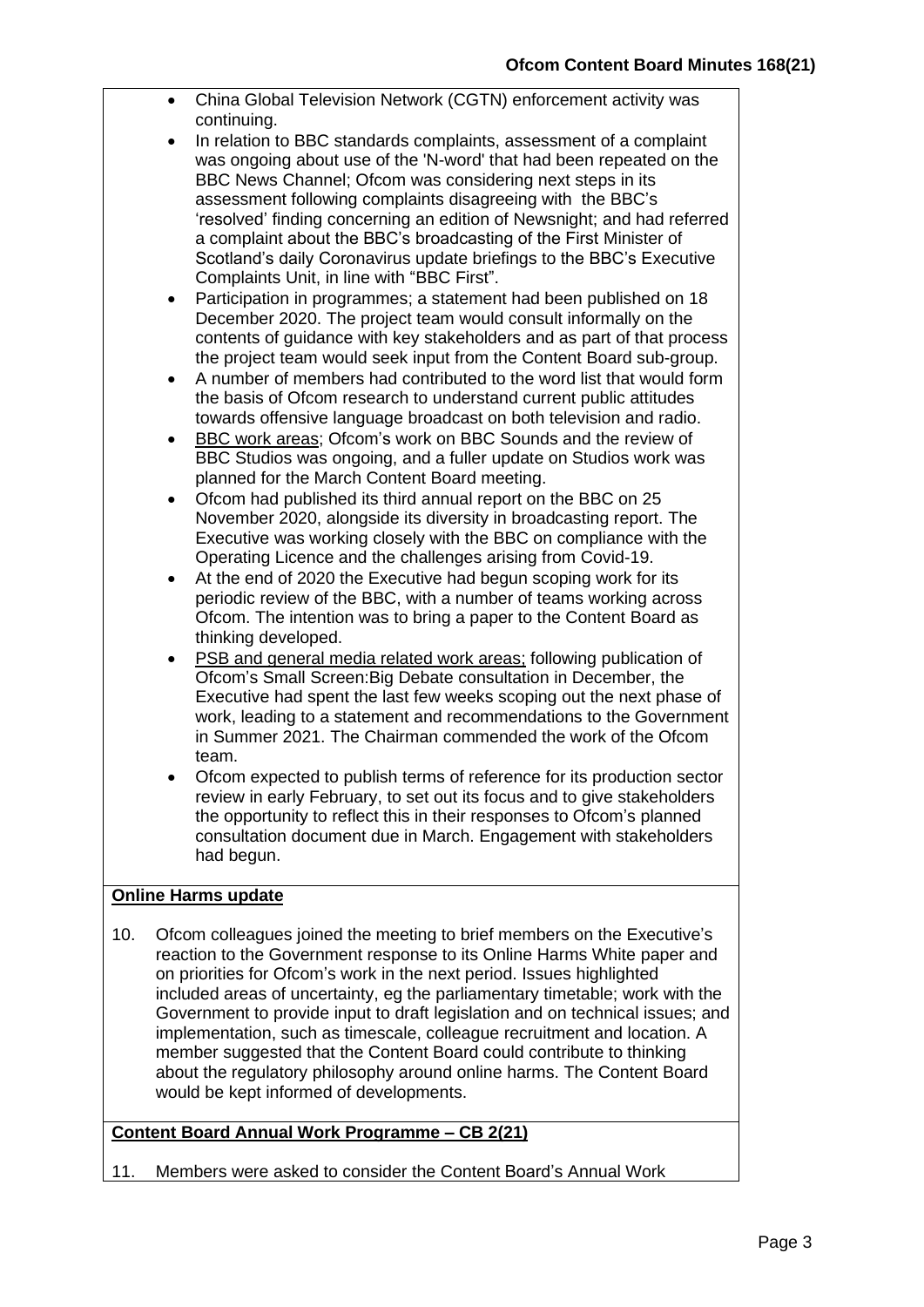Programme for 2021/22 which would be taken to the Ofcom Board for approval on 10 February 2021.

- 12. The proposed programme focused work around five main pillars: enforcing and maintaining programme standards; considering the evolution of content standards and audience expectations; harmful online content; maintaining and strengthening the PSB system (including the PSB Review and the consideration of Channel 4's annual Statement of Media Content Policy); and, in relation to Ofcom's remit, promoting accessibility, diversity, and equality of opportunity across the UK, its nations and regions. It was noted that Ofcom had been asked by the Government to help to develop policy on advertising of products that were high in fat, sugar and salt, on TV and online. In addition, the Executive would consult or involve the Content Board in other aspects of its work, as appropriate.
- 13. The Chairman commented that the role of the Content Board was to identify key pieces of work and form views to assist the Ofcom Executive and the Ofcom Board. In discussion members raised issues including the need to establish a Content Board sub-group to assist in shaping the regulatory regime for PSM/ PSBs; PSB coverage of Covid-19 over the last year and perceptions of a London-centric approach; assessing the impact of maintaining and strengthening PSBs on the independent production sector; and scope for the Content Board to play a role in identifying new developments in the content space.

# **Beyond Broadcast report– update – CB 3(21)**

- 14. Members were briefed on insights contained in Ofcom's interactive Beyond Broadcast Report 2020. The report was produced for internal use to further Ofcom's understanding of the wider audiovisual sector and the impact online video was having on traditional TV models. Findings highlighted included:
	- the average time viewing audio/visual content, which had increased as a result of the Coronavirus pandemic and the number of UK households with access to subscription on demand (SVoD) services had increased;
	- live TV no longer commanded the biggest share of the 16-34 year-old audience;
	- and although broadcasters had shared in the increase in total viewing in 2020, driven by over-45 audiences, the decline in their share of overall viewing had continued and accelerated;
- 15. Members welcomed the report and raised issues including the importance of the Content Board tracking broadcast VoD data; what the findings would mean for Ofcom's work; value in discussion of the data at future Content Board meetings; the report feeding into Ofcom's standards and sectoral impact work; the importance of understanding how consumers used devices; and accessibility and inclusion.

# **Information items**

- 16. The following items were noted:
	- Minutes of the Ofcom Board (18 November 2020);
	- Minutes of the Communications Consumer Panel/ACOD (12 November 2020).